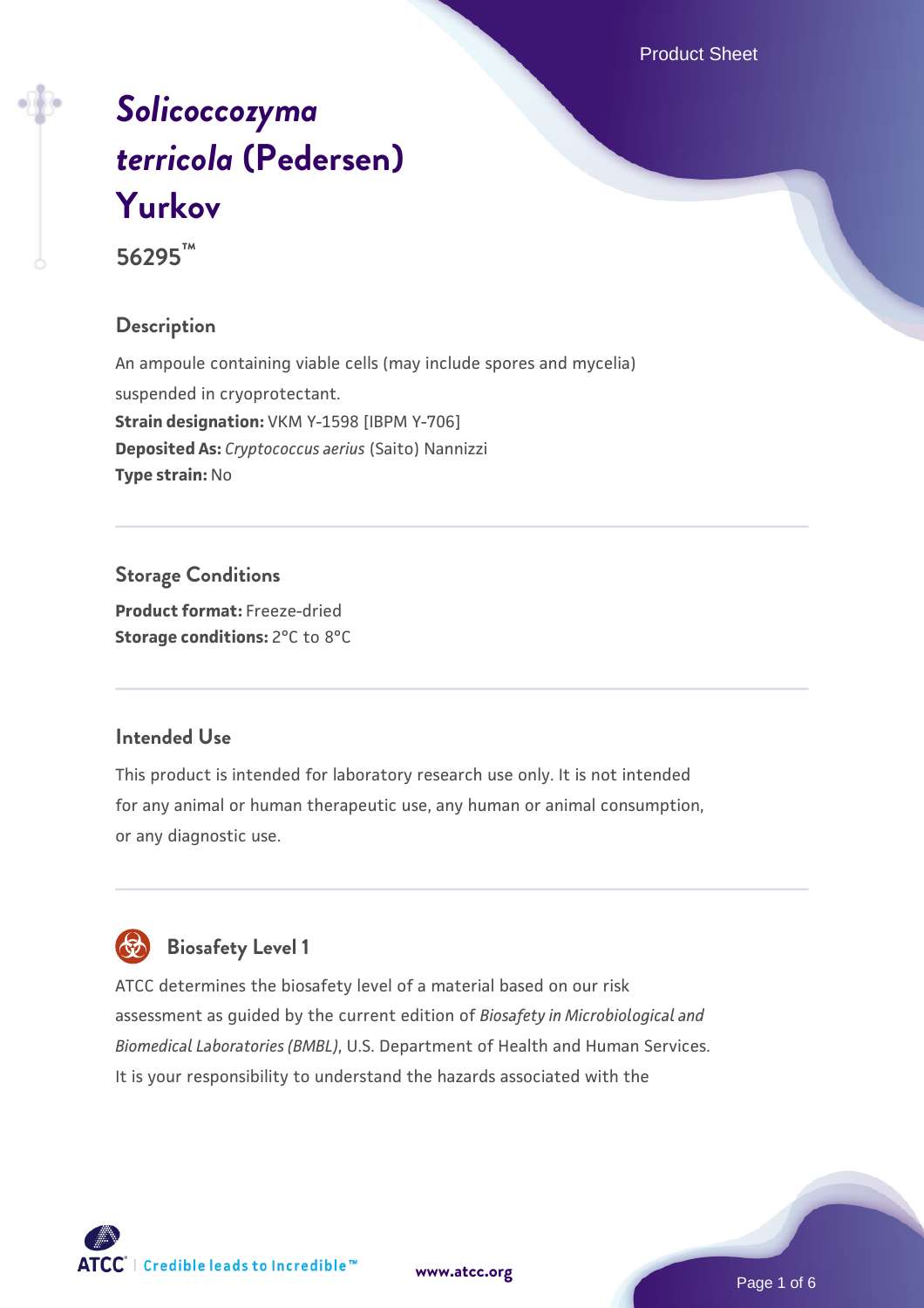# **[Solicoccozyma terricola](https://www.atcc.org/products/56295) [\(Pedersen\) Yurkov](https://www.atcc.org/products/56295) Product Sheet Product Sheet Product Sheet 56295**

material per your organization's policies and procedures as well as any other applicable regulations as enforced by your local or national agencies.

ATCC highly recommends that appropriate personal protective equipment is always used when handling vials. For cultures that require storage in liquid nitrogen, it is important to note that some vials may leak when submersed in liquid nitrogen and will slowly fill with liquid nitrogen. Upon thawing, the conversion of the liquid nitrogen back to its gas phase may result in the vial exploding or blowing off its cap with dangerous force creating flying debris. Unless necessary, ATCC recommends that these cultures be stored in the vapor phase of liquid nitrogen rather than submersed in liquid nitrogen.

#### **Certificate of Analysis**

For batch-specific test results, refer to the applicable certificate of analysis that can be found at www.atcc.org.

#### **Growth Conditions**

**Medium:**  [ATCC Medium 28: Emmons' modification of Sabouraud's agar/broth](https://www.atcc.org/-/media/product-assets/documents/microbial-media-formulations/2/8/atcc-medium-28.pdf?rev=0da0c58cc2a343eeae735016b70809bb) [ATCC Medium 200: YM agar or YM broth](https://www.atcc.org/-/media/product-assets/documents/microbial-media-formulations/2/0/0/atcc-medium-200.pdf?rev=ac40fd74dc13433a809367b0b9da30fc) [ATCC Medium 1245: YEPD](https://www.atcc.org/-/media/product-assets/documents/microbial-media-formulations/1/2/4/5/atcc-medium-1245.pdf?rev=705ca55d1b6f490a808a965d5c072196) **Temperature:** 24-26°C **Atmosphere:** Aerobic

**Handling Procedures**



**[www.atcc.org](http://www.atcc.org)**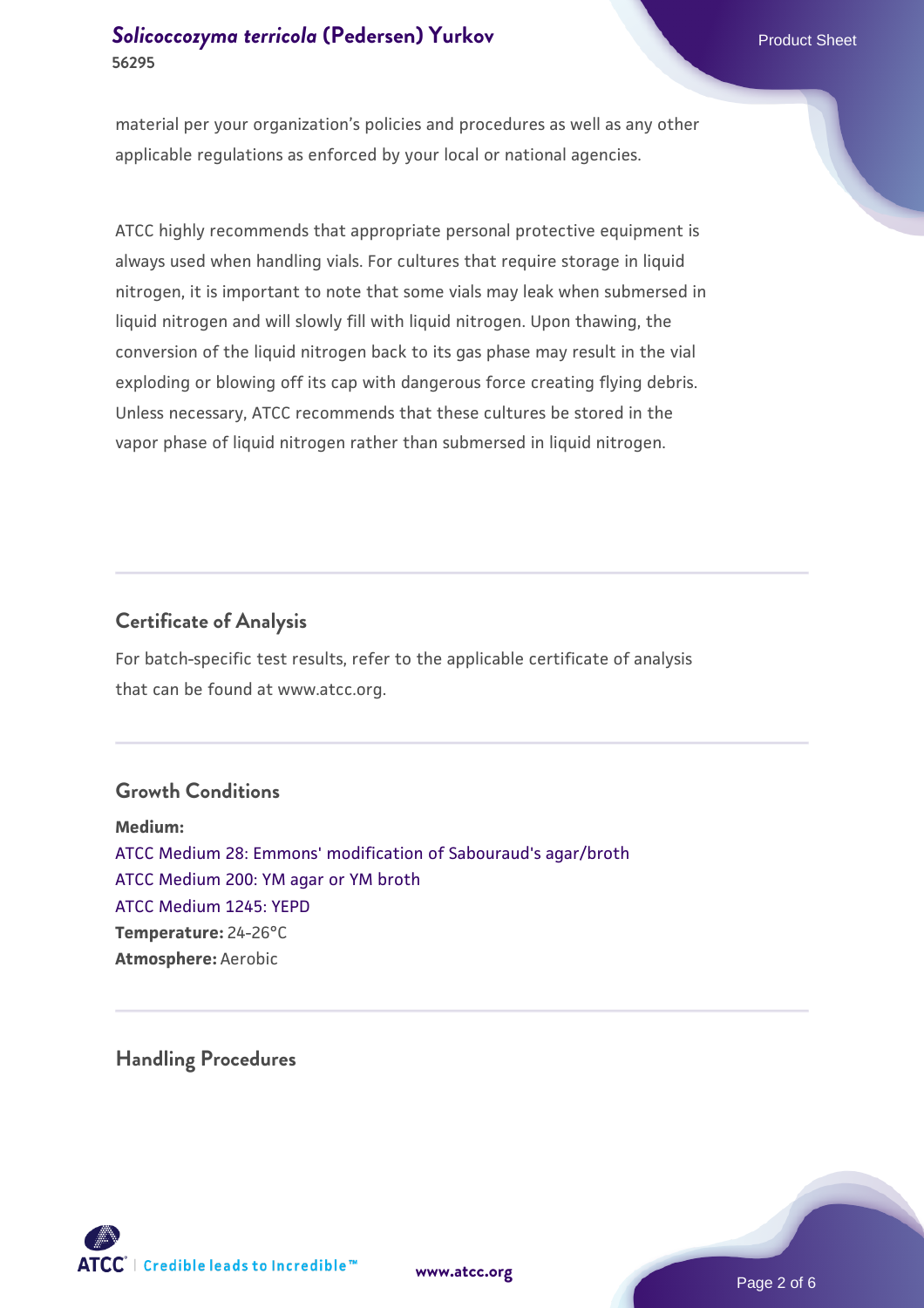#### **[Solicoccozyma terricola](https://www.atcc.org/products/56295) [\(Pedersen\) Yurkov](https://www.atcc.org/products/56295) Product Sheet Product Sheet Product Sheet 56295**

#### For **freeze-dry (lyophilized) ampoules**:

- 1. Open an ampoule according to enclosed instructions.
- 2. From a single test tube of **sterile distilled water** (5 to 6 mL), withdraw approximately 0.5 to 1.0 mL with a sterile pipette and apply directly to the pellet. Stir to form a suspension.
- 3. Aseptically transfer the suspension back into the test tube of sterile distilled water.
- Let the test tube sit at room temperature (25°C) undisturbed for **at** 4. **least 2 hours**; longer (e.g., overnight) rehydration might increase viability of some fungi.
- Mix the suspension well. Use several drops (or make dilutions if desired) 5. to inoculate recommended solid or liquid medium. Include a control that receives no inoculum.
- 6. Incubate the inoculum at the propagation conditions recommended.
- 7. Inspect for growth of the inoculum/strain regularly. The sign of viability is noticeable typically after 1-2 days of incubation. However, the time necessary for significant growth will vary from strain to strain.

#### **Notes**

Additional information on this culture is available on the ATCC® web site at www.atcc.org.

# **Material Citation**

If use of this material results in a scientific publication, please cite the material in the following manner: *Solicoccozyma terricola* (Pedersen) Yurkov (ATCC 56295)

### **References**

References and other information relating to this material are available at www.atcc.org.



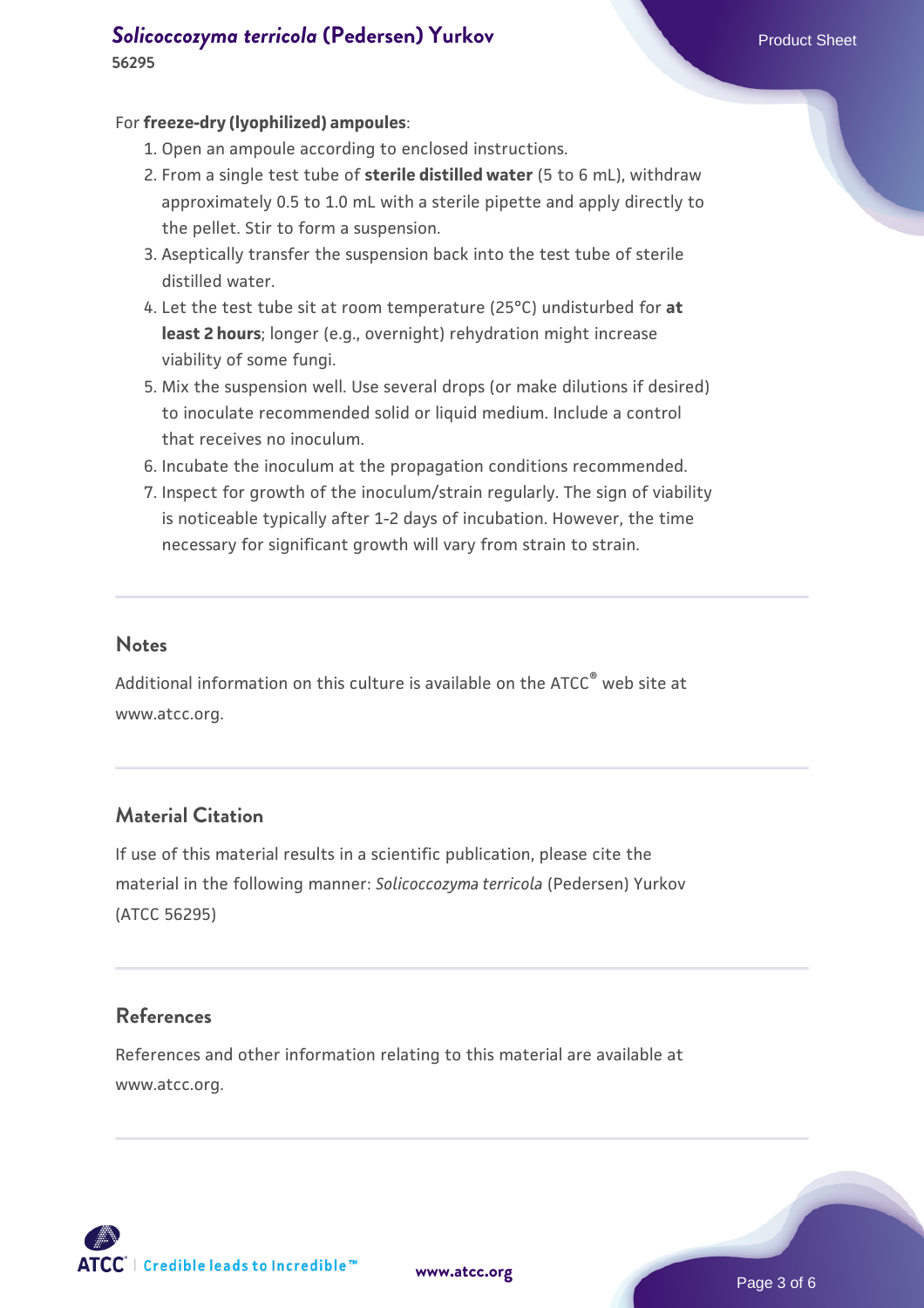**[Solicoccozyma terricola](https://www.atcc.org/products/56295) [\(Pedersen\) Yurkov](https://www.atcc.org/products/56295) Product Sheet Product Sheet 56295**

#### **Warranty**

The product is provided 'AS IS' and the viability of ATCC® products is warranted for 30 days from the date of shipment, provided that the customer has stored and handled the product according to the information included on the product information sheet, website, and Certificate of Analysis. For living cultures, ATCC lists the media formulation and reagents that have been found to be effective for the product. While other unspecified media and reagents may also produce satisfactory results, a change in the ATCC and/or depositor-recommended protocols may affect the recovery, growth, and/or function of the product. If an alternative medium formulation or reagent is used, the ATCC warranty for viability is no longer valid. Except as expressly set forth herein, no other warranties of any kind are provided, express or implied, including, but not limited to, any implied warranties of merchantability, fitness for a particular purpose, manufacture according to cGMP standards, typicality, safety, accuracy, and/or noninfringement.

# **Disclaimers**

This product is intended for laboratory research use only. It is not intended for any animal or human therapeutic use, any human or animal consumption, or any diagnostic use. Any proposed commercial use is prohibited without a license from ATCC.

While ATCC uses reasonable efforts to include accurate and up-to-date information on this product sheet, ATCC makes no warranties or representations as to its accuracy. Citations from scientific literature and patents are provided for informational purposes only. ATCC does not warrant that such information has been confirmed to be accurate or complete and the customer bears the sole responsibility of confirming the accuracy and completeness of any such information.

This product is sent on the condition that the customer is responsible for and assumes all risk and responsibility in connection with the receipt, handling,



**[www.atcc.org](http://www.atcc.org)**

Page 4 of 6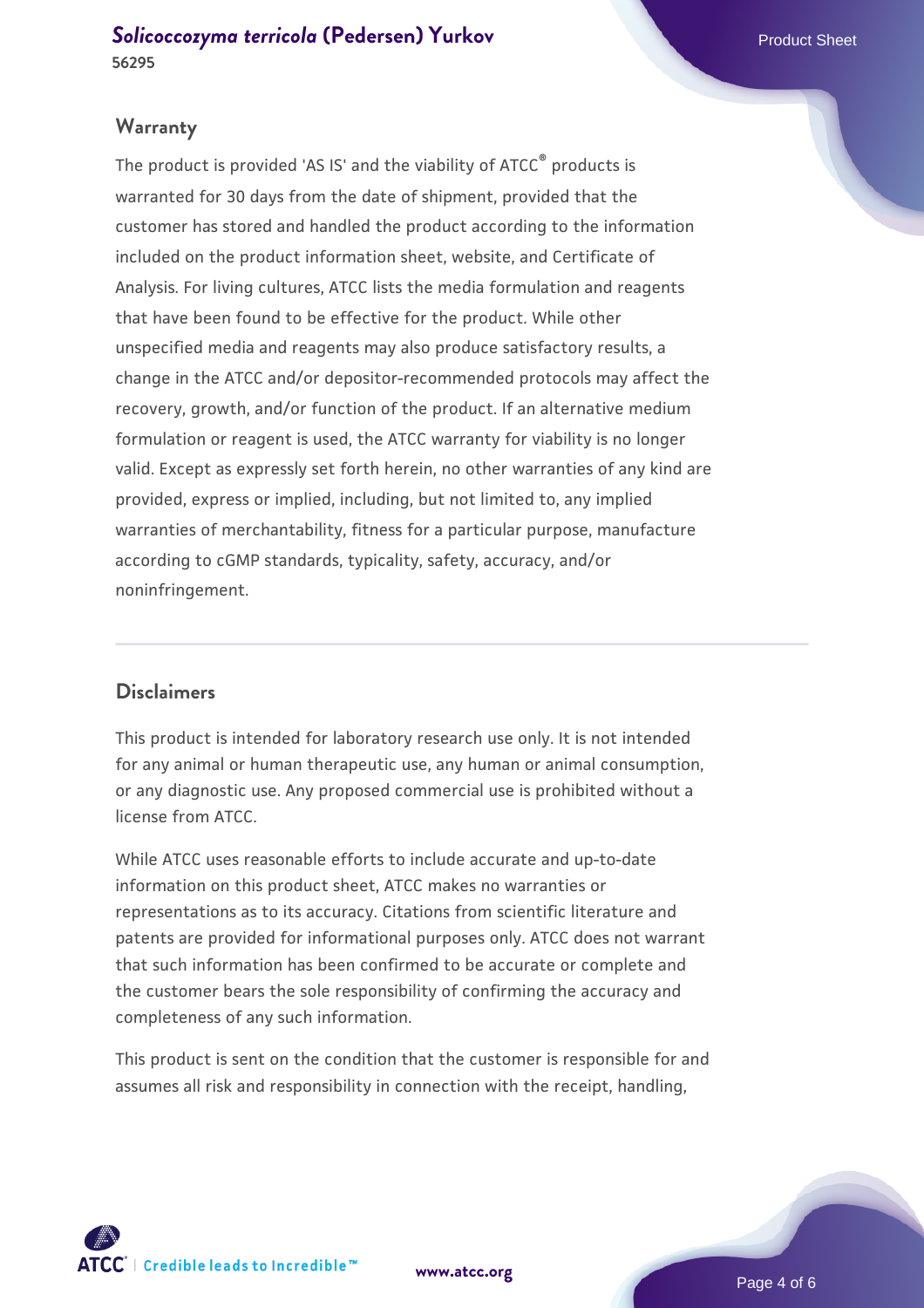storage, disposal, and use of the ATCC product including without limitation taking all appropriate safety and handling precautions to minimize health or environmental risk. As a condition of receiving the material, the customer agrees that any activity undertaken with the ATCC product and any progeny or modifications will be conducted in compliance with all applicable laws, regulations, and guidelines. This product is provided 'AS IS' with no representations or warranties whatsoever except as expressly set forth herein and in no event shall ATCC, its parents, subsidiaries, directors, officers, agents, employees, assigns, successors, and affiliates be liable for indirect, special, incidental, or consequential damages of any kind in connection with or arising out of the customer's use of the product. While reasonable effort is made to ensure authenticity and reliability of materials on deposit, ATCC is not liable for damages arising from the misidentification or misrepresentation of such materials.

Please see the material transfer agreement (MTA) for further details regarding the use of this product. The MTA is available at www.atcc.org.

# **Copyright and Trademark Information**

© ATCC 2021. All rights reserved.

ATCC is a registered trademark of the American Type Culture Collection.

# **Revision**

This information on this document was last updated on 2021-05-19

### **Contact Information**

ATCC 10801 University Boulevard Manassas, VA 20110-2209 USA